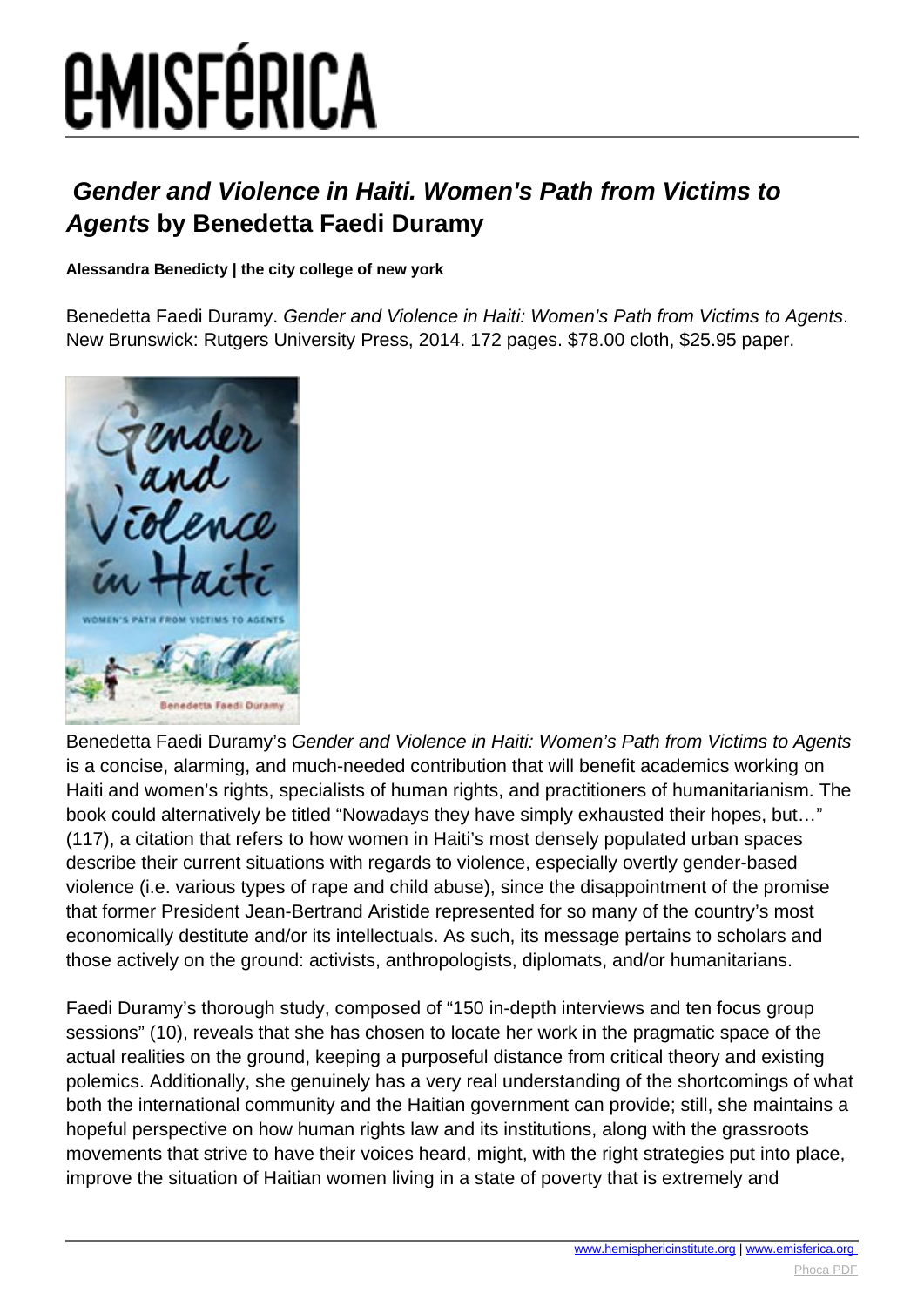## *<u>EMISFÉRICA</u>*

dangerously gendered (41). The first chapters introduce the reader that is completely unfamiliar with Haiti to a general sketch of its historical, social, and political contexts. The middle chapters use a comparative lens to read the gender-based violence taking place in Haiti in the past decade against a more general backdrop of human rights law. It is here that her work provides an insightful inventory and history of the politically armed groups, militias, and gangs, as well as the political dynamics among them (62-77). For most persons working in and on Haiti, even for Haitians and Haitianists who are not working on a daily basis in the most impenetrably insular (and thus violent) urban areas, Faedi Duramy's inventory is extremely helpful to understanding what has "really been going on" and who the actors and players in the past decade in the urban areas have been. The final part of her book offers recommendations at varying levels (to the national and local governments; international humanitarians; and diplomats) as to how to better articulate a strategy to reduce gender-based violence in Haiti's most impermeable urban areas.

If I use the word "impenetrable" or "insular," it is because what Faedi Duramy describes is the absolute helplessness of any law-abiding entity to intervene effectively to improve the lives of victims. In fact, the situation is such that any "help" more often than not places the victim in further and more serious danger. So, although Faedi Duramy seems reticent to state it outright, her data and their organization palpably point to the certainty that women in Haiti, especially in certain areas of Port-au-Prince, Cap Haïtien, and Gonaïves, live in zones of "armed conflict" (92).Faedi Duramy's book carries forward a tradition of transnational intellectual work that considers milestones in human rights institution-building, especially as they should be informed by women's lived experiences.<sup>1</sup> Although not explicitly mentioned, Faedi Duramy uses critical frameworks that have and are being implemented by human rights practitioners and activists working to prosecute and denounce abuses, create truth commissions, and form care networks for victims of gender-based crimes against humanity in other parts of the world. The violence that Faedi Duramy observes is a result of myriad causes: a recent history of a decades-long family dictatorship, foreign military intervention, and natural disaster. To this end, Haiti is not "at war" in the conventional sense of the term, whereby various factions, more-or-less indigenous or claiming indigeneity to a given geographic space, take up arms against each other, as, say, in the Balkans and Central Africa. Rather, Haiti's war zones are a result of the complex relationships among many "do-gooders," such as foreign governments trying to restore peace. Moreover, following Rob Nixon's Slow Violence and the Environmentalism of the Poor (Harvard University Press, 2013), even Haiti's earthquake may be seen as a result of violence. In this context, some may find it ill-founded to employ the legal terminology associated with "crimes against humanity" to address the chaotic violence of Haiti's "Republic of N.G.O.'s," and yet, even if Faedi Duramy's data and the interviews she has conducted reflect only a partial truth by comparing Haiti's most densely populated areas to "zones of conflict," her argument must be taken seriously. Most importantly, given the transnational character of most diplomats' and humanitarians' careers, framing Haiti's situation within an arena of internationalist discourse—regardless of one's opinion as to Haiti's "republic of N.G.O.'s"—is a pragmatic necessity for Faedi Duramy to reach any